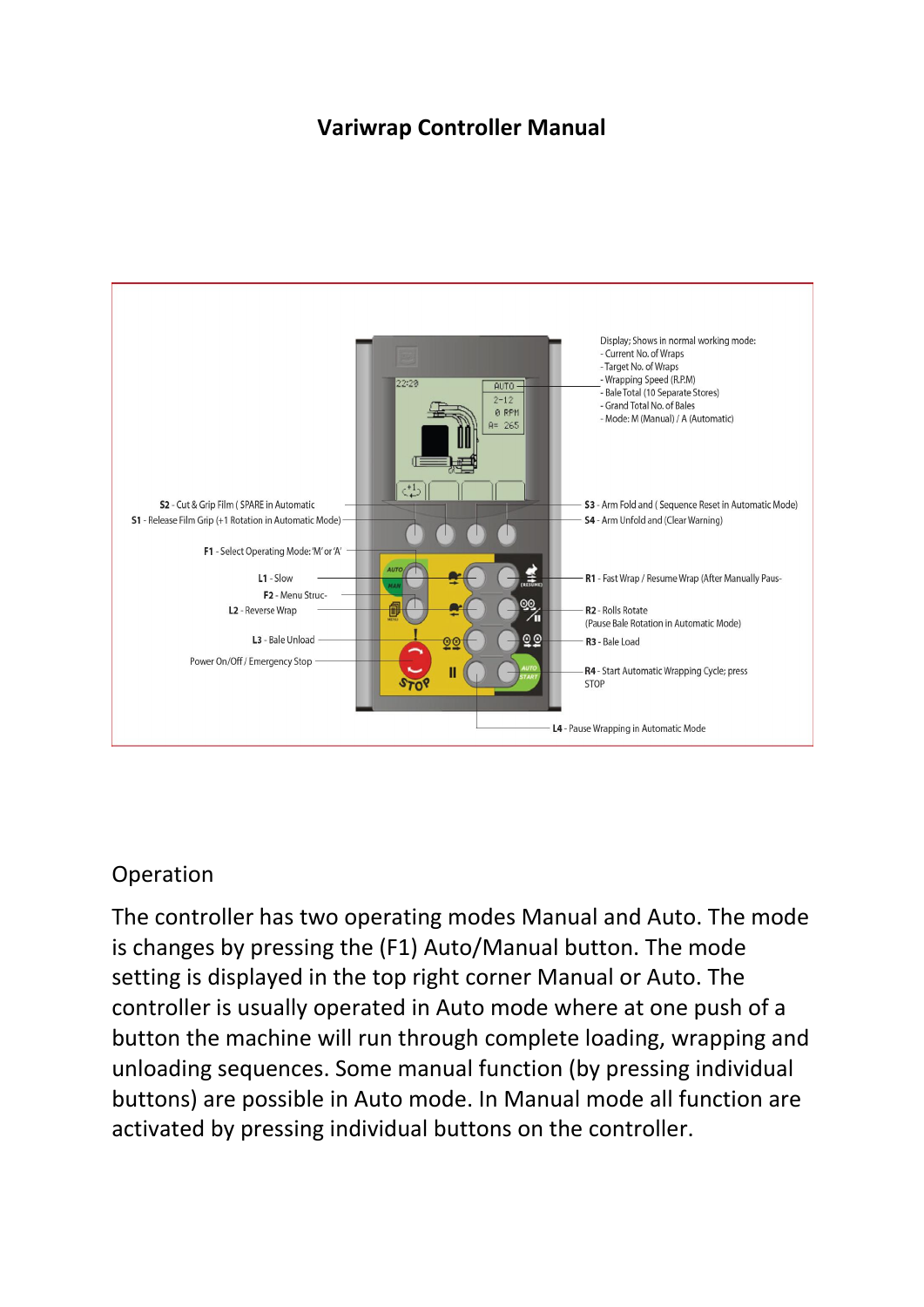### **Operation in Auto mode.**

Auto Start (R4) button activates the automatic wrapping cycle.

The wrap arms will unfold the wrapping position.

The wrapping arms will start rotating at slow speed and accelerate to full speed.

The Cut and Start will pop open and close to release the film.

On the last revolution the wrap arms will slow in the speed, they will fold together and the cut and start will open fully.

The wrapping arms come to a stop. The distance the wrapping arm passes the cut and start can be altered in the Operator setup by changing the time setting of Delay to Stop, increasing this time will get the arm to move further.

The cut and start closes to cut the film.

The wrap arm reverse to the parking position

Manually interrupting an Auto Cycle

Pressing the red Emergency Stop button will cut the power to the controller and bring the machine to an immediate stop. This is recommended only for emergency use only as it puts high stress on the wrapping arms if they are brought to a sudden stop from full speed.

Pressing (L4) button will bring the machine to a controlled stop.

Pressing (R1) button will get the controller to resume the interrupted cycle from where it stopped.

Loading and Unloading

Pressing (R3) button will move the roller arms inwards for loading a bale. There is a setting ROLLERS IN in the Operator Setup on the controller which sets a time for loading. When this is set to 0.0 (seconds) then the button must be kept pressed for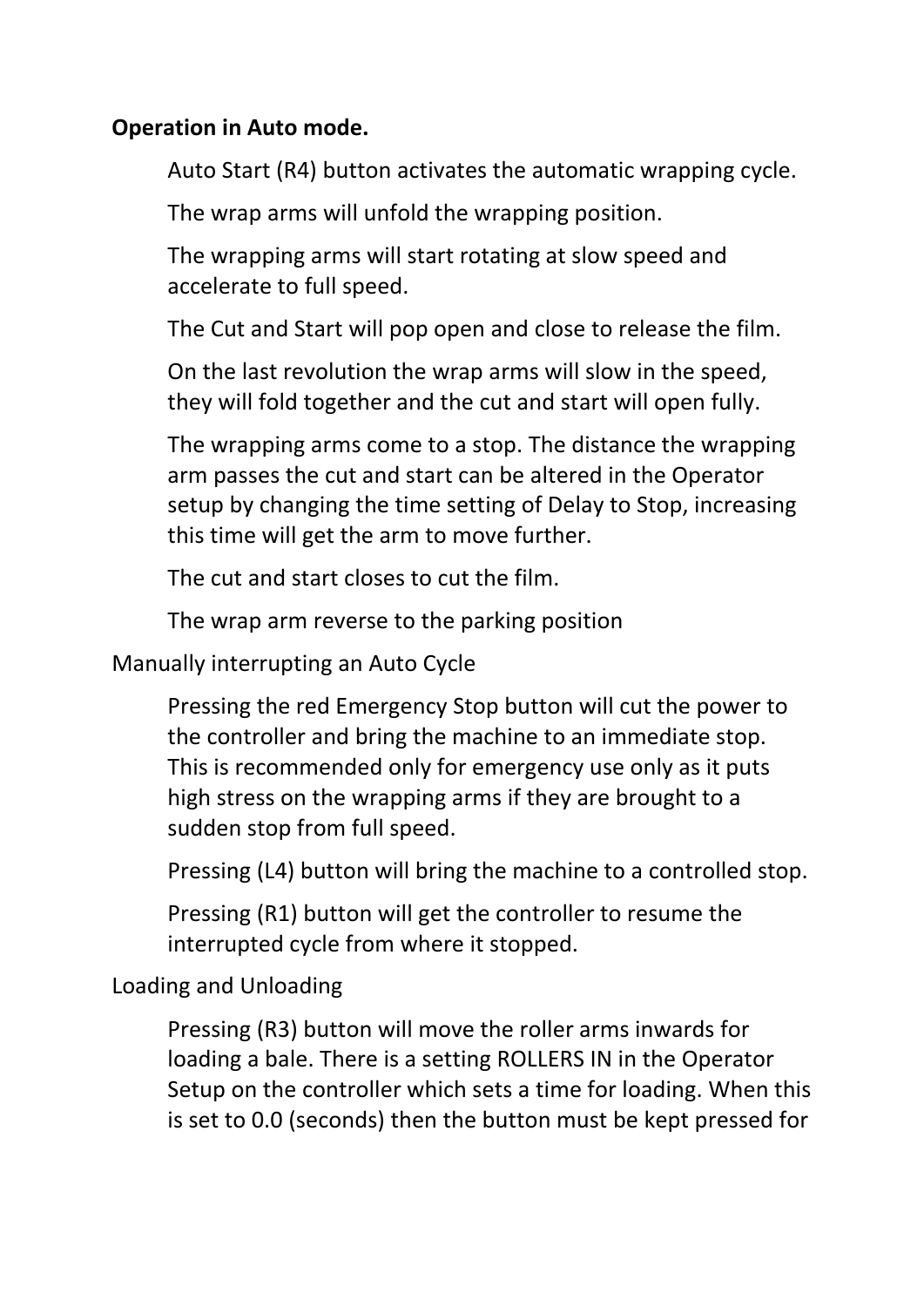loading. If a time is set here eg. 5.0s, then then one touch of the (R3) button will get the arms to move in for that time.

Pressing (L3) button will move the rollers outwards for unloading. As with loading ROLLERS OUT will set a time for automatic unloading.

### Auto Wrap

When automatic loading is complete it is possible to set the controller to automatically start wrapping without having to push the (R4) AUTOSTART button. To do this go to Operator Setup on the controller and set Auto wrap: to ON. If the controller is power down and switched back on it will ask to confirm that Auto Wrap is still required. Pressing the (L3) arrow button will confirm this.

# Controller Screen

The controller has two operating modes Manual and Auto, this had been explained in the preceding section. When the controller is powered up by rotating the red emergency stop button it is in manual mode and the display below is on the screen. In manual mode the buttons for opening and closing the cutter and folding and unfolding the arm are available, see below. Pushing the (F1) Auto/Manual button changes the controller to Auto mode and the display changes. When the machine is being operating in Auto the function active at the time is displayed graphically on the screen.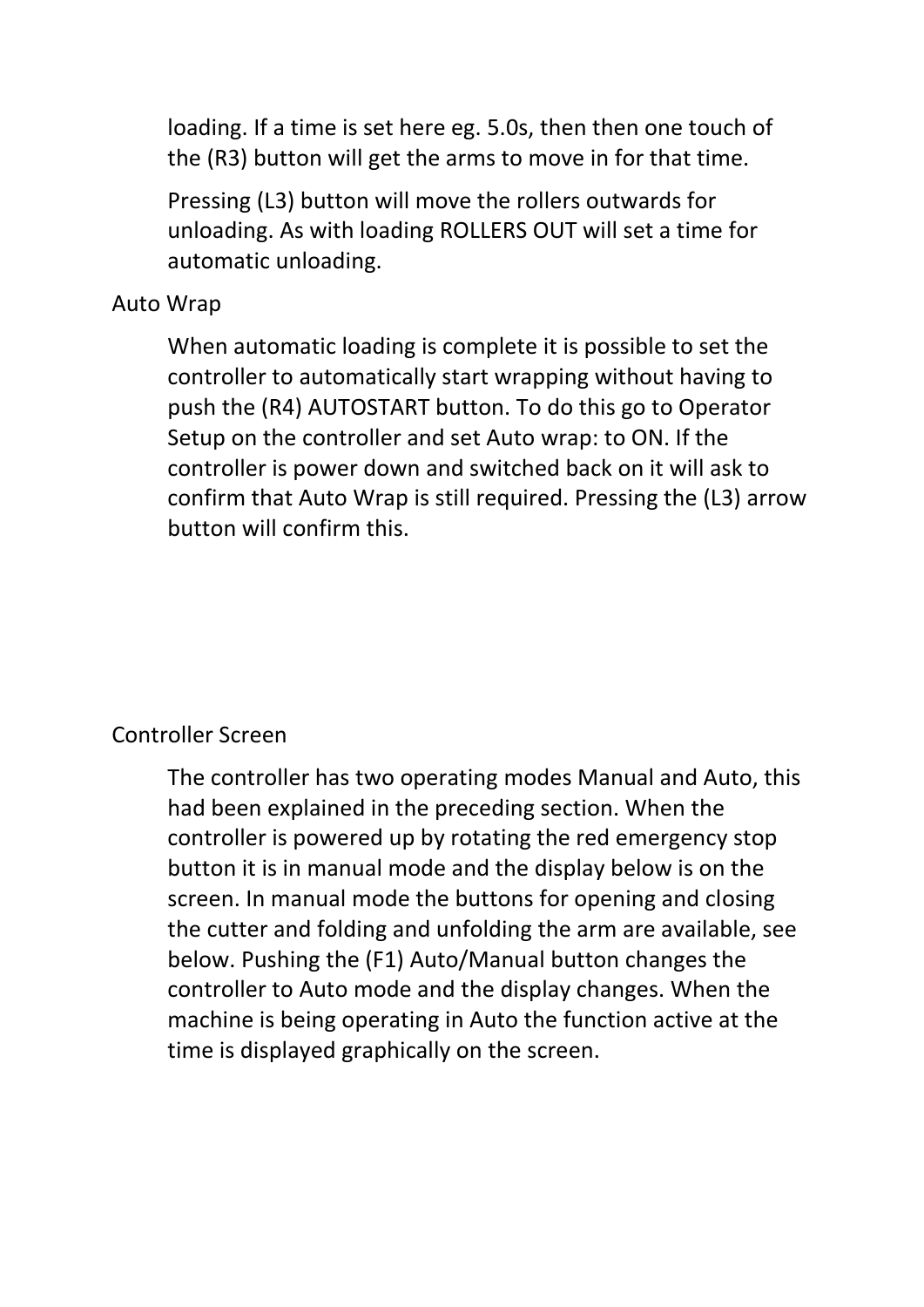



The box on the top right hand side of the screen can display additional operating and diagnostic information. It has three different displays. Pressing the (S2) (i) button changes the information displayed in this box, see below.

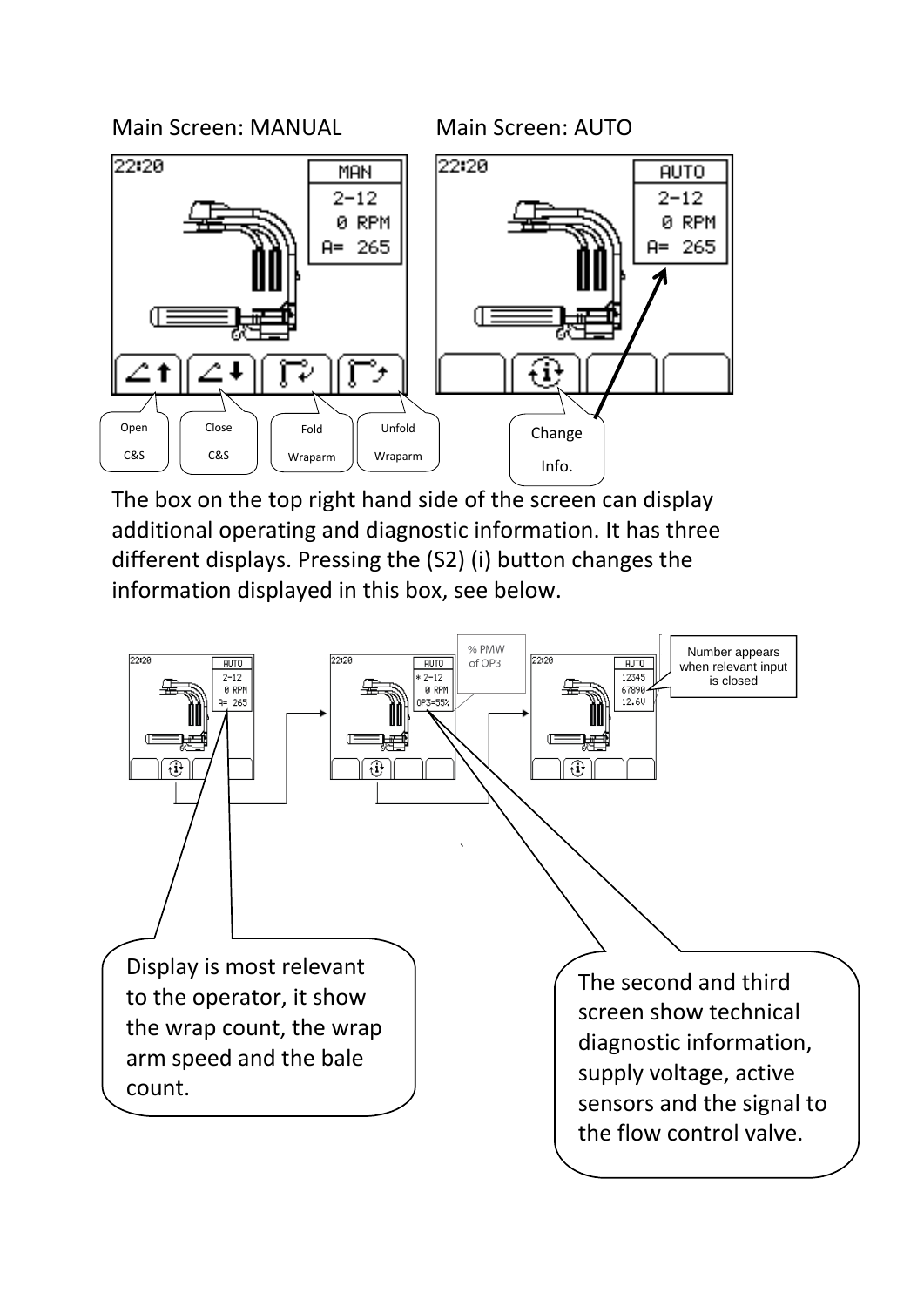# **Machine Menu**

Changes can be made to the some of the operating parameters on the Variwrap controller in the Machine Menu. This is accessed by pressing the (F2) Menu button.

There are three sub menus in the Machine Menu:

Operators Setup Bale Count

Technician Setup

| 22:2A | Machine Menu                                                          |
|-------|-----------------------------------------------------------------------|
|       | <b>M</b> Oeerator Setue<br>Bale Count<br>Technician Setu <del>r</del> |
|       | Diagnostics                                                           |
|       | FSC                                                                   |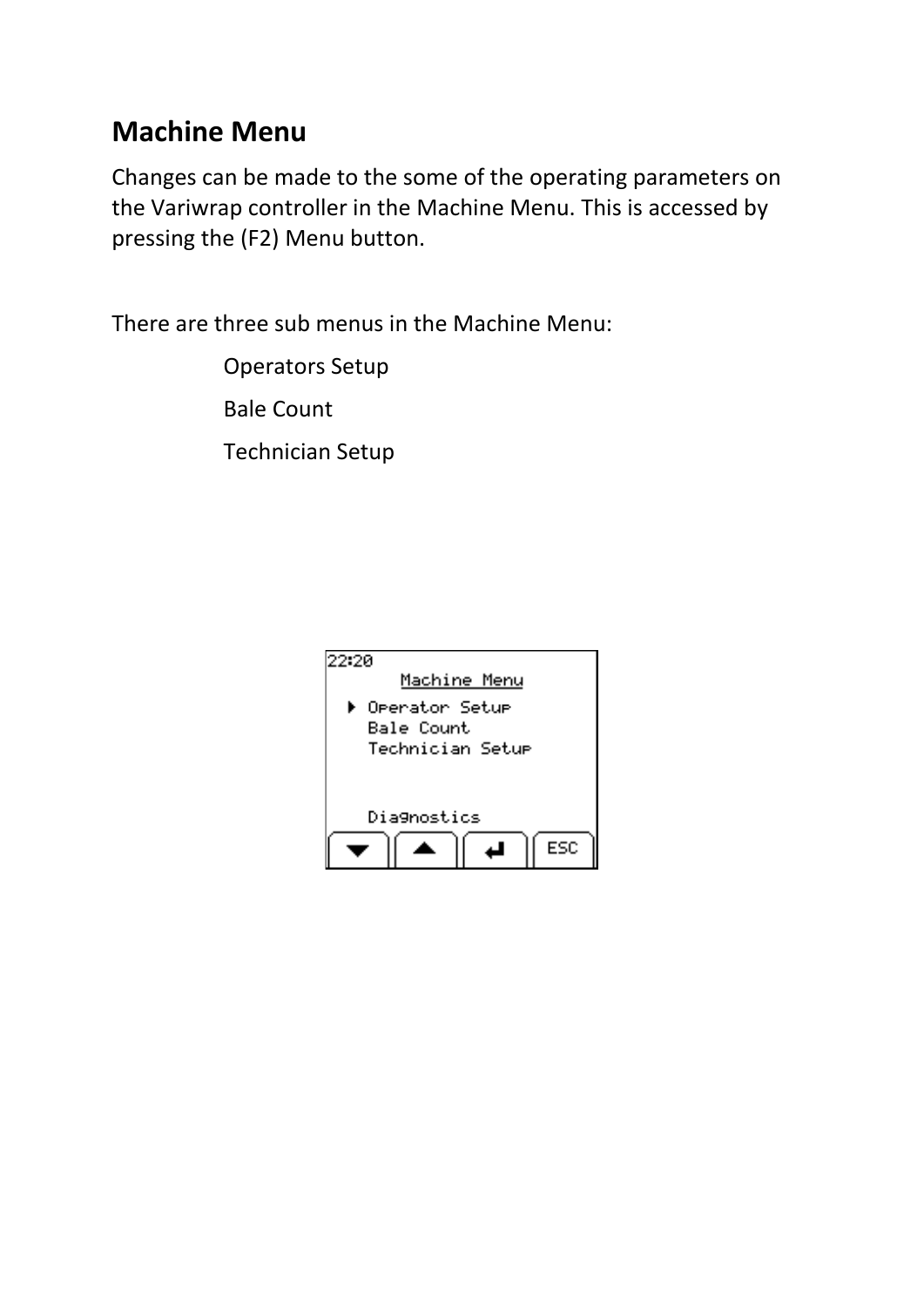# Operator setup.

The operator setup has parameters commonly requiring change by the operator. The arrows button moves the indicator from one parameter to the next, the + and – buttons make changes to the setting. ESC exits the setup when the change is made. There are 2 pages to the setup.

| 22.20<br>Operator Setup | 1/2        |
|-------------------------|------------|
| ▶Target Wraes:          | 16         |
| <b>Bale Total:</b>      | я          |
| Film Break:             | Off        |
| Auto Load:              | <b>OFF</b> |
| Auto Wrae:              | 0FF        |
| Rollers In:             | 5.0s       |
| Rollers Out:            | 5.0s       |
|                         | ESC        |



### Explanation of these parameters.

| Parameter             | Default | Description                                                      |
|-----------------------|---------|------------------------------------------------------------------|
| <b>Target Wraps</b>   | 18      | This sets the number of film wraps to be applied to the bale.    |
|                       |         | Note: that the controller counts in steps of 2 or 3 depending on |
|                       |         | the number of wrapping arms.                                     |
| <b>Bale Total</b>     | A       | This selects the counter to be used to count the wrapped         |
|                       |         | bales. The number of bales in the counter is displayed in the    |
|                       |         | top level display.                                               |
| <b>Film Break</b>     | Off     | This switches On or Off film break sensors.                      |
| Auto Load             | Off     | If the optional Auto Load sensor is fitted on the machine this   |
|                       |         | parameter enables of disables this sensor. When it is set to off |
|                       |         | the (R3) must be pressed to stat loading.                        |
| Auto Wrap             | Off     | When loading has finished it is possible to automatically start  |
|                       |         | wrapping without having to press the (R4) Autostart button.      |
|                       |         | Setting this parameter to On enables auto starting.              |
| Roller In             | 5.0s    | This sets the time duration for one touch loading. When this     |
|                       |         | parameter is set to 0.0 the (R3) button must be kept pressed     |
|                       |         | for loading.                                                     |
| <b>Rollers Out</b>    | 5.0s    | This sets the time duration for one touch unloading.             |
| Page 2/2              |         |                                                                  |
| Delay to Stop         | 1.0     | This set the time duration the wrapping arms move past the       |
|                       |         | opened film cutter at the end of wrapping. Increasing this time  |
|                       |         | will get the arms to move further.                               |
| <b>Rotation After</b> | 0.0     | It is possible to get the wrapped bale to rotate on the rollers  |
|                       |         | when wrapping has finished. This can be used to place the        |
|                       |         | loose ends of the film under the bale when it is unloaded (to    |
|                       |         | prevent the film from unravelling from the bale)                 |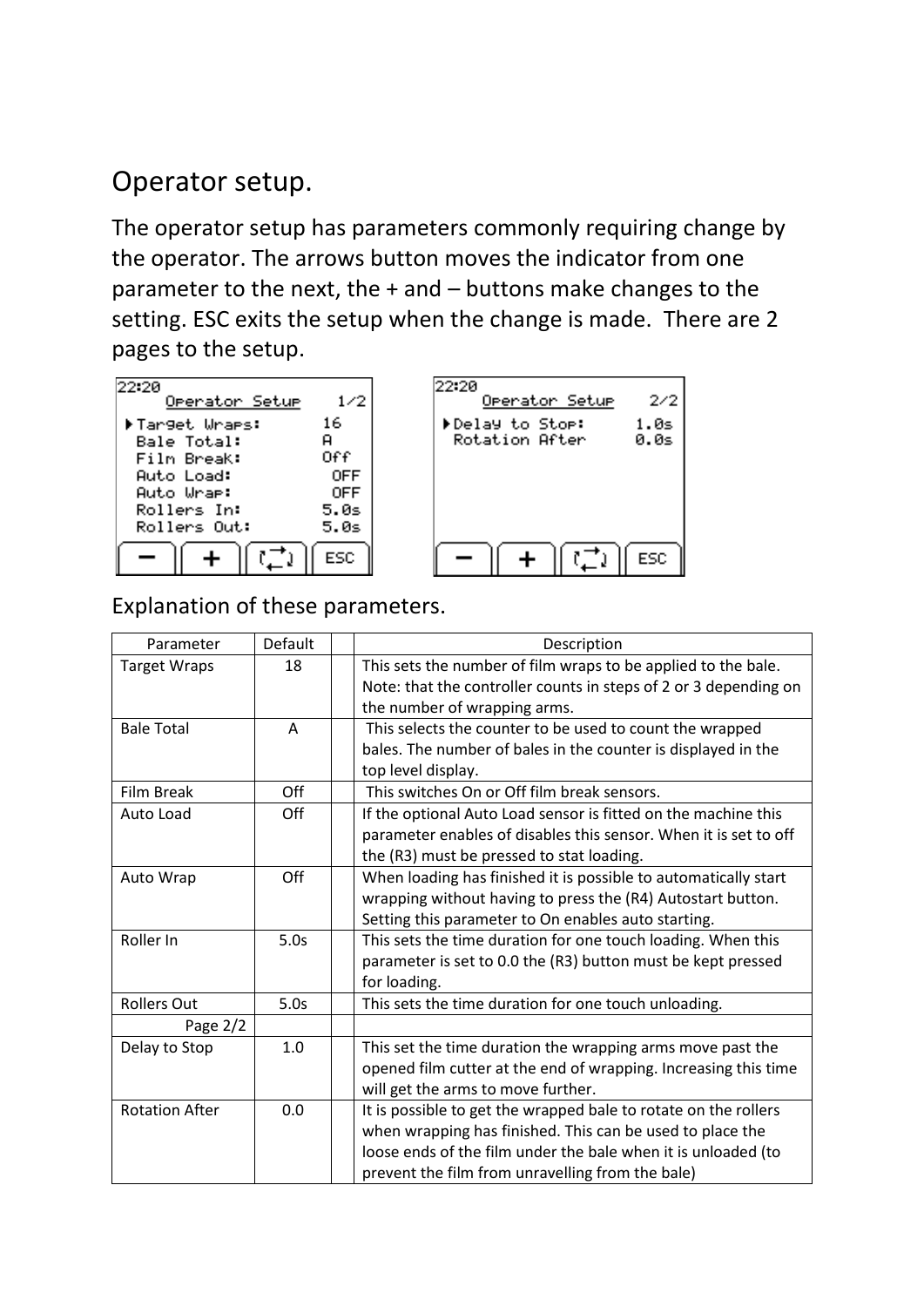# Bale Count Menu

The bale count menu shows the count in all 10 counters in one screen. Selecting an individual counter using the arrows button and pressing the RESET button will reset that counter to 0.

The total bale count on the machine is also show here in Grand Total. This cannot be reset

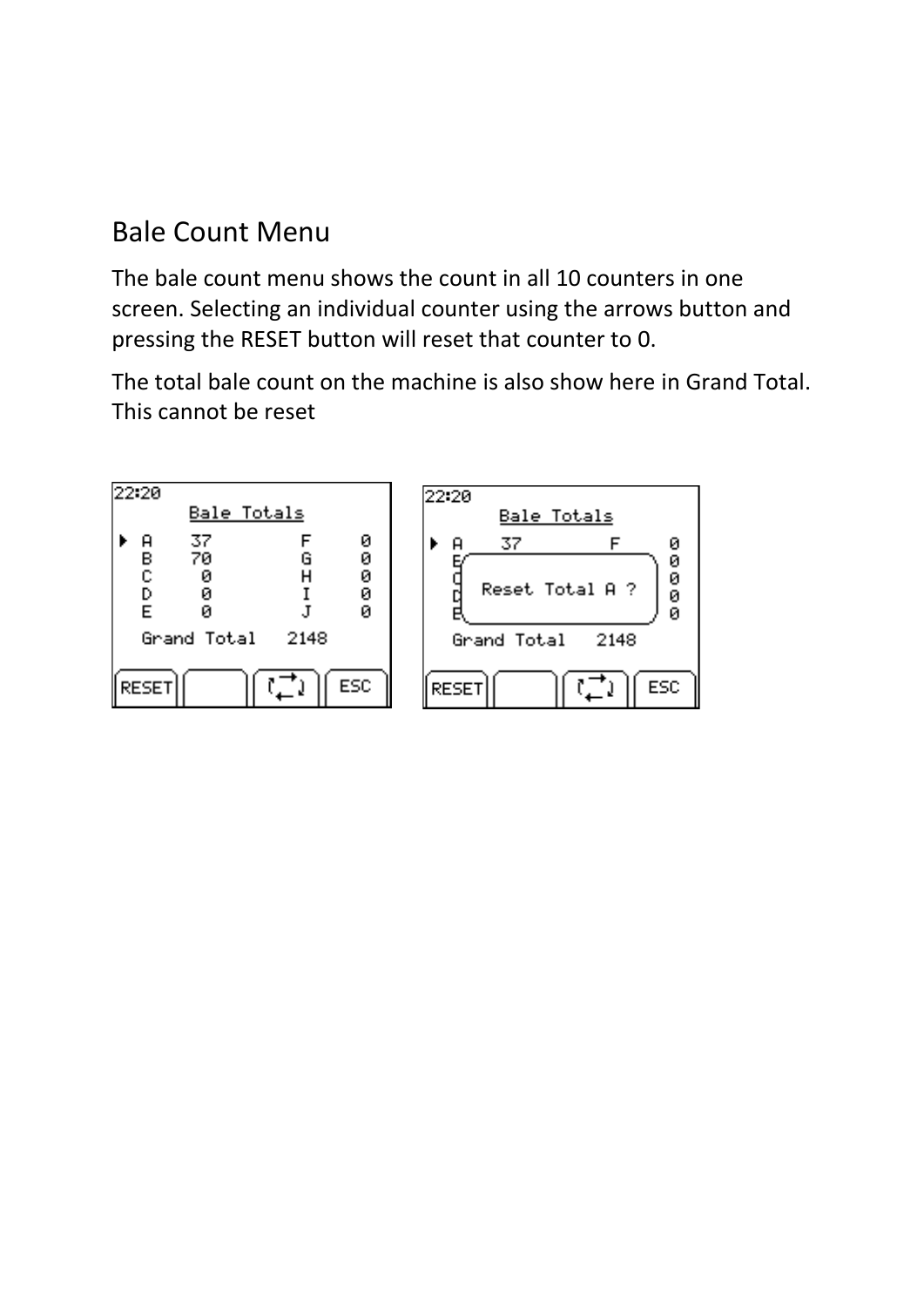## **Technician Setup**

The parameters in the Technician Setup should only be changed by an experienced technician. It is protected with a pin code, 1,2,3,4

The Technician setup has 8 sub menus:



# **Load Setup**

The Load Setup contains parameters related to loading and unloading.



| <b>Function</b> | Default | Description                                                          |
|-----------------|---------|----------------------------------------------------------------------|
| Load freewheel  | 0.1s    | Time at the beginning of loading that the gripped roller rotates     |
|                 |         | with limited force on the loading arm. Used on L model to start      |
|                 |         | the bale rolling in for loading                                      |
| Auto load wait  | 6.0s    | Time delay from (optional) autoload sensor detecting bale to         |
|                 |         | auto loading starting. The optional Autoload sensor will trigger     |
|                 |         | loading to start without the operator pushing a button.              |
| End tip wait    | 0.0s    | Time delay from bale offloading to end tip retracting. End tip       |
|                 |         | time must also be set.                                               |
| End tip time    | 0.0s    | Time end tip retracts before next bale stats to load. If this is set |
|                 |         | to 0.0 then the end tip will not retract until the next bale starts  |
|                 |         | to load.                                                             |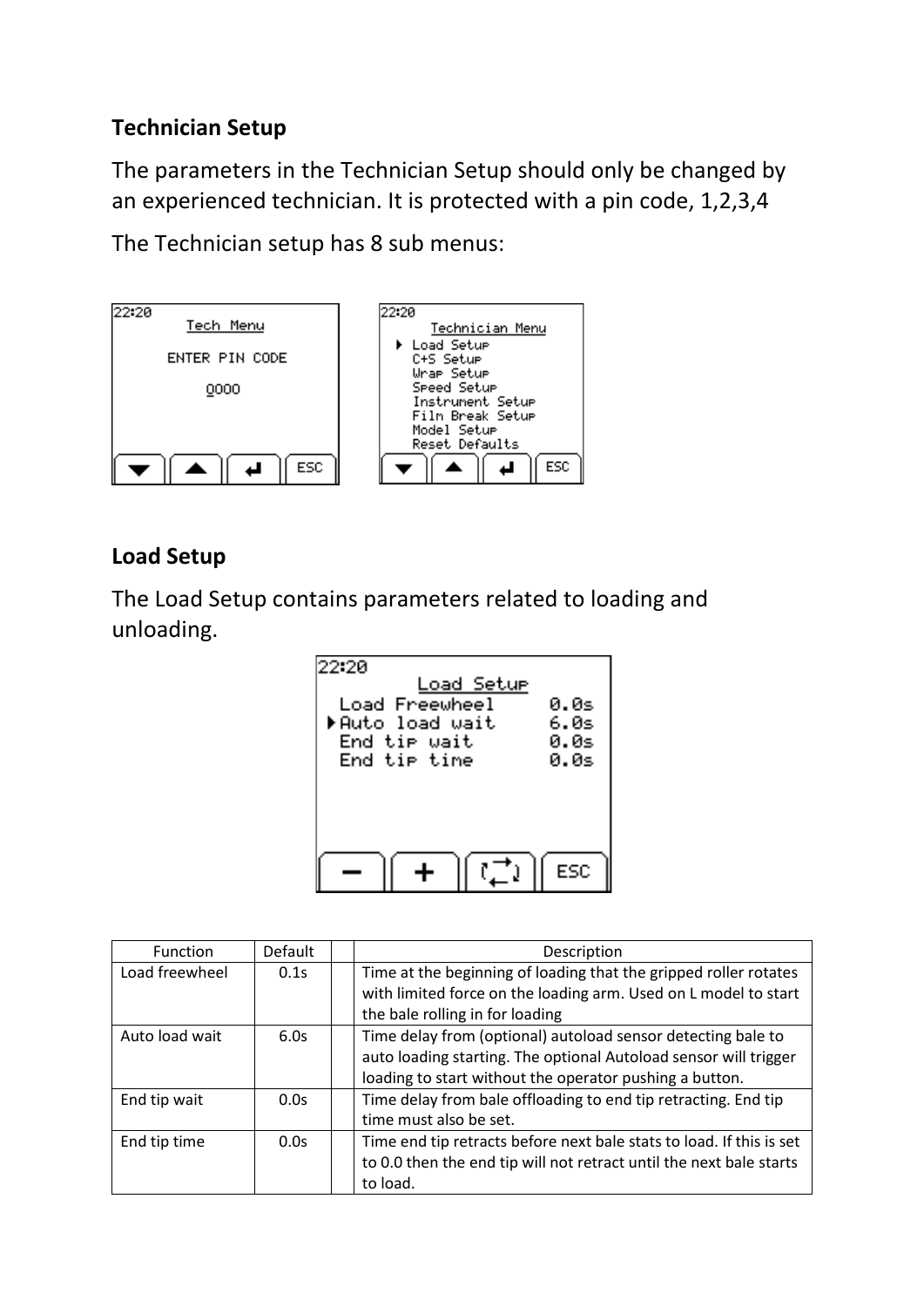### **Cut and Start Setup**

The C&S Setup contains parameters related to the operation of the film Cut and Start.



| <b>Function</b>  | Default | Description                                                     |
|------------------|---------|-----------------------------------------------------------------|
| Puls. To Release |         | Number of revolutions of the wrapping arm before the Cut and    |
|                  |         | Start pops open to release the film.                            |
| Release Delay    | 0.1     | Delay to Cut and Start popping open on to release film on       |
|                  |         | second revolution of the wrapping arm.                          |
| C+S open time 1  | 0.3s    | Time the Cut and Start pops open to release the gripped film.   |
| C+S close time 1 | 3.0s    | Time the Cut and Start snaps closed after releasing the gripped |
|                  |         | film.                                                           |
| C+S open delay   | 0.1s    | Time delay to Cut and Start opening on the last revolution of   |
|                  |         | the wrapping arm.                                               |
| C+S close time 1 | 2.0     | Time for Cut and Start to close to cut the film when wrapping   |
|                  |         | is finished.                                                    |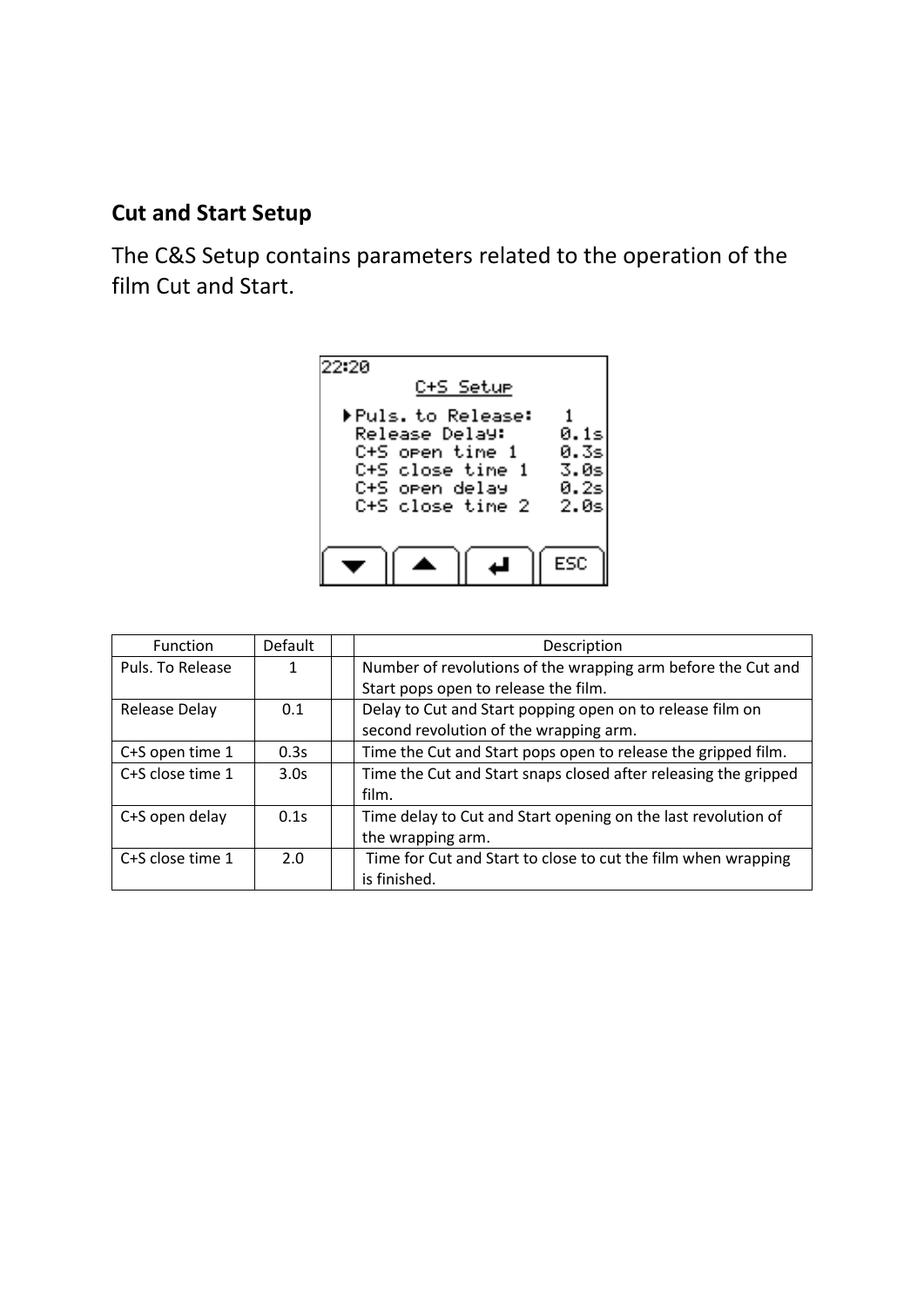#### **Wrap Setup**

The Wrap Setup contains parameter related to the wrapping process.



| Parameter           | Default   | Description                                                       |
|---------------------|-----------|-------------------------------------------------------------------|
| Slow start time     | 1.5s      | Time that the wrapping arm moves in slow speed at the             |
|                     |           | beginning of the automatic wrapping cycle                         |
| Step down delay     | 0.5s      | It is possible to automatically reduce the speed of the wrapping  |
|                     |           | arm during the second last revolution of the wrapping cycle to    |
|                     |           | give more time for folding the arm and opening the cut and        |
|                     |           | start. The reduction in speed is set in the Speed Setup.          |
|                     |           | This Step down delay is the time from the beginning of the        |
|                     |           | second last revolution to when the speed reduces.                 |
| Delay to Slow       | 1.0s      | This is the time delay from the beginning of the last revolution  |
|                     |           | of the wrapping cycle to when the wrapping arm changes from       |
|                     |           | fast to slow speed.                                               |
| <b>RPM Alarm</b>    | 35 RPM    | This sets the wrapping arm speed that triggers the over speed     |
|                     |           | alarm.                                                            |
| <b>Reverse Time</b> | 1.0s      | This is the time the wrapping arm reverses at the end of          |
|                     |           | wrapping (If Park Posn Check is set to No, see below)             |
| Arm unfold          | 0.5s      | There is a sensor on the folding wrapping arm that tells the      |
|                     |           | controller that it has unfolded to the wrapping position. This    |
|                     |           | Arm unfold sets the time the wrapping arm continues to unfold     |
|                     |           | when it reaches the sensor.                                       |
| Delay to fold       | 0.2s      | This is the time delay from the beginning of the last revolution  |
|                     |           | of wrapping to when the wrapping arm starts to fold.              |
| Page 2/2            |           |                                                                   |
| Park Posn Check     | <b>No</b> | When this is set to Yes, the wrapping arm reverses to a definite  |
|                     |           | park position at a sensor. The machine will not load or unload if |
|                     |           | the arm is not parked in this position.                           |
|                     |           | When this is set to No the wrapping arm reverses for Reverse      |
|                     |           | time.                                                             |
| Reverse +           | 0.0s      | This sets the additional time the wrapping arm reverses when      |
|                     |           | it reaches the park position. This helps get the wrapping arm to  |
|                     |           | park centrally in the park position                               |
| Slow Freewheel      | Off       | When set to On, the bale rollers will stop turning when the       |
|                     |           | wrapping arms are in slow speed                                   |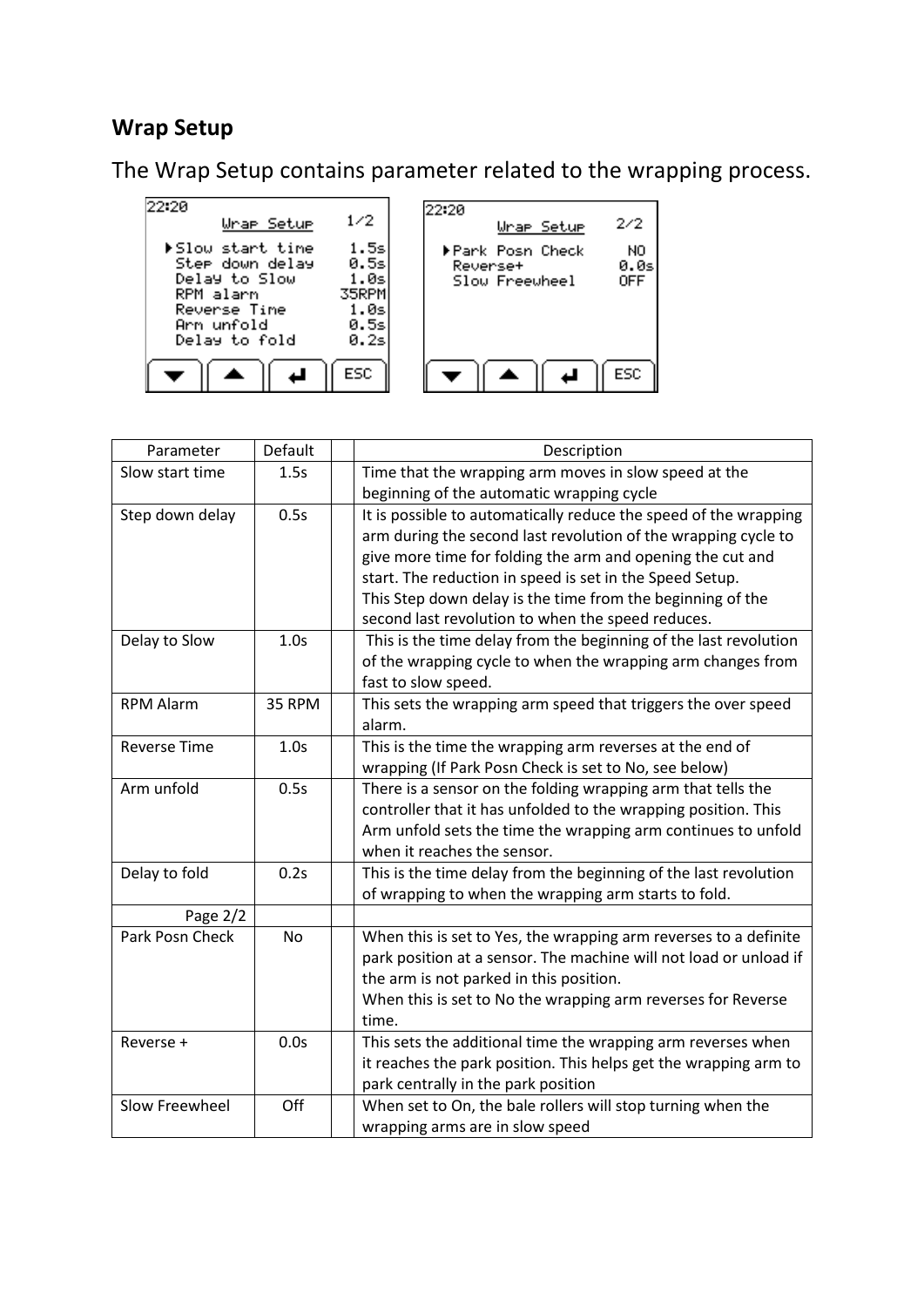### **Speed Setup**

The Speed Setup menu is used change the proportional valve flow settings for the various function on the machine. It sets the percentage opening of the valve.



| <b>Function</b> | Default | Description                                                      |
|-----------------|---------|------------------------------------------------------------------|
| Arm slow PWM    | 50%     | Sets the slow wrapping arm speed at the beginning and end of     |
|                 |         | the wrapping cycle                                               |
| Arm fast PWM    | 70%     | Sets the fast wrapping arm speed.                                |
| Arm rev PWM     | 50%     | Sets the wrapping arm speed in the reverse direction.            |
| Rollers PWM     | 95%     | Sets the speed of the roller arms for loading and unloading the  |
|                 |         | bale                                                             |
| Arm fold PWM    | 60%     | Sets the speed of unfolding the wrapping arms.                   |
| C+S PWM         | 60%     | Sets the speed of the film cutter opening and closing            |
| Ramp start PWM  | 60%     | This is the minimum setting of the proportional valve, it should |
|                 |         | be set at 40% on this machine.                                   |
| Page 2          |         |                                                                  |
| Step down PWM   | 5.0%    | It is possible to reduce the arm speed on the second last        |
|                 |         | revolution of the wrapping cycle to go give more time for        |
|                 |         | folding and opening the cutter. This sets the speed reduction.   |
| Arm ramp up     | 1.0s    | Sets the time for the wrapping arm to accelerate from slow to    |
|                 |         | fast speed.                                                      |
| Arm ramp down   | 0.8s    | Sets the time the wrapping arm to decelerate from fast to slow   |
|                 |         | speed                                                            |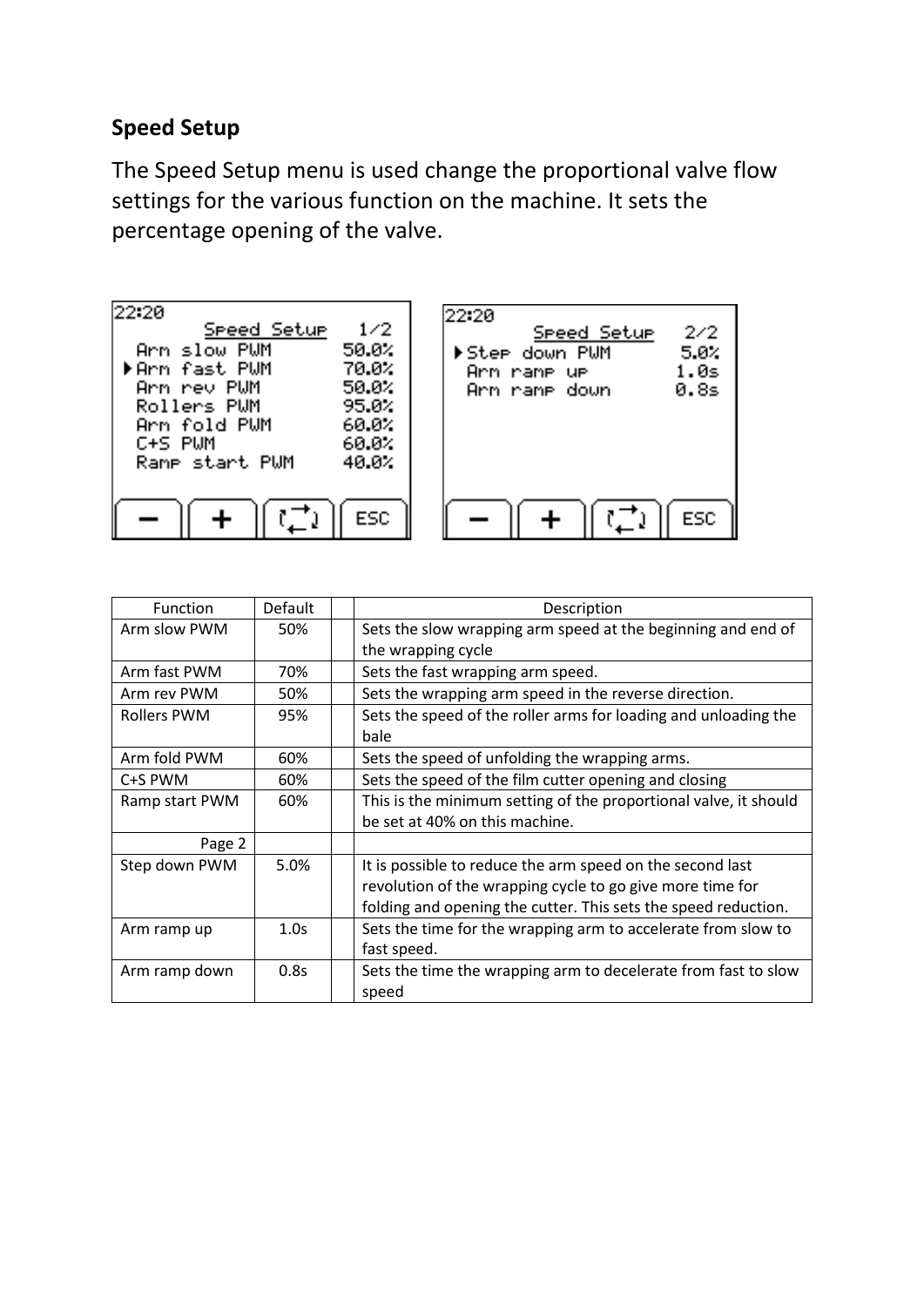# **Instrument Setup**

The Instrument Setup set parameter of the controller itself. The contrast and brightness of the display, the volume of the warning buzzer and the button bleeper. The time and language are also set here.

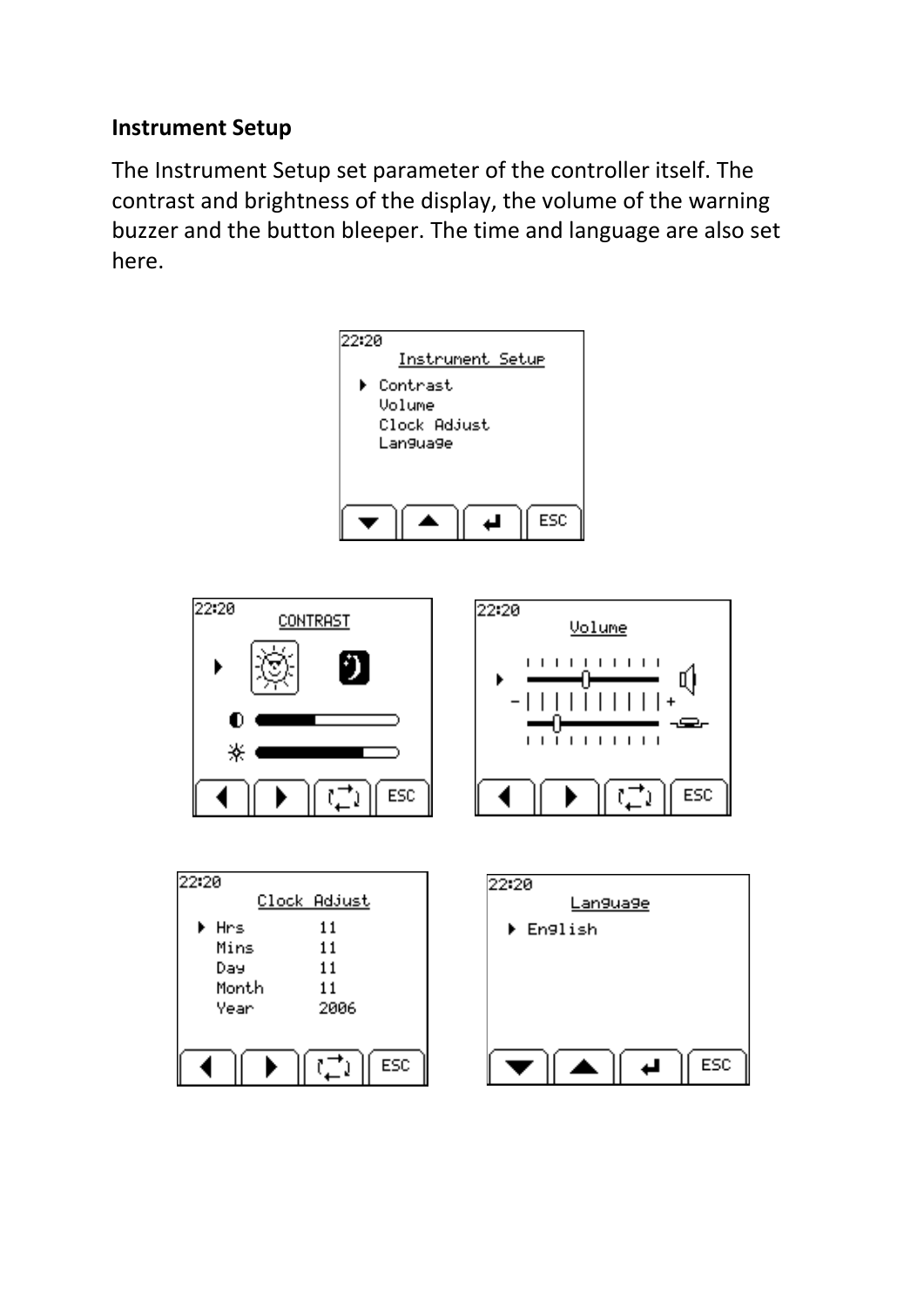# **Film Break Setup**

The film break sensing can be set On or Off in the Operator Setup.

The Film Break Setup set the technical parameters related the film break when it is set On. The rollers are pulsed on and off to reduce their speed if one (or two on the 3 wrapping arm models) have broken. The time periods the rollers are rotating and stopped are set here. The controller also automatically changes the counting of the rotations of wrapping arm in steps of one rather than in steps of two or three because only one film is being applied per revolution.

| 22.2A<br>Film Break Setur<br>▶1-D rolls sto <del>r</del><br>1.0s<br>1-D rolls rotate<br>- 1.3s<br>1-D(3)rolls rotate 0.8s |
|---------------------------------------------------------------------------------------------------------------------------|
| FSC                                                                                                                       |

| <b>Function</b>     | Default | Description                                                 |
|---------------------|---------|-------------------------------------------------------------|
| 1-D rolls stop      | 1.0s    | Sets the time period the rollers stop when a film break is  |
|                     |         | detected                                                    |
| 1-D rolls rotate    | 1.3s    | Sets the time period the rollers rotate on a 2 wrapping arm |
|                     |         | machine when a film break is detected.                      |
| 1-D(3) rolls rotate | 0.8s    | Sets the time period the rollers rotate on a 3 wrapping arm |
|                     |         | machine when a film break is detected.                      |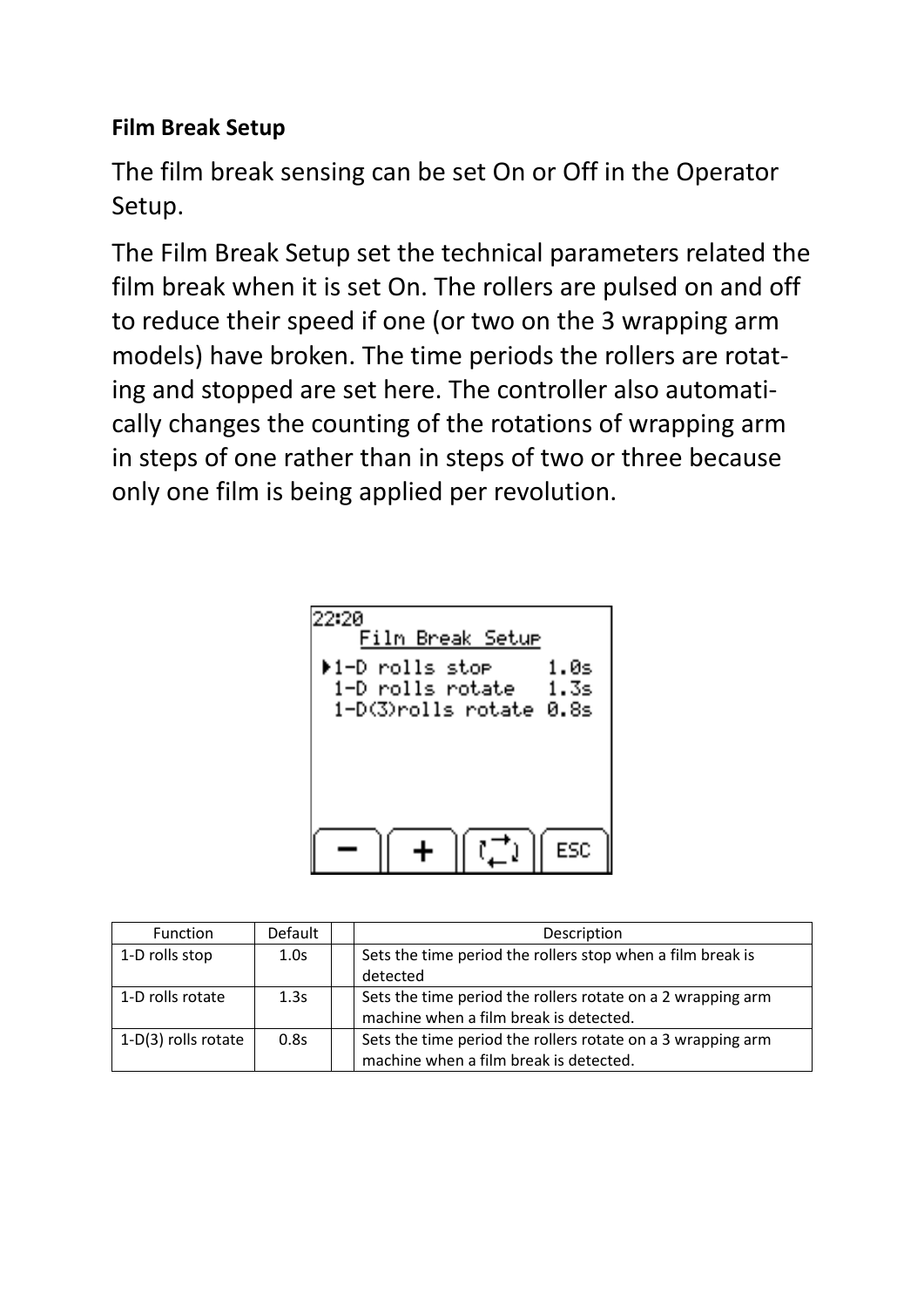# **Model Setup**

The Model Setup sets the parameters for the number of wrapping arms and the type of loading arm.



| <b>Function</b> | Default | Description                                                  |
|-----------------|---------|--------------------------------------------------------------|
| Machine Type    | Х2      | Sets the number of wrapping arms. X2 for 2 wrapping arms, X3 |
|                 |         | for 3 wrapping arms.                                         |
| Load Type       | Long    | Sets the type of loading arm (s) Long or Short               |

# **Reset Defaults**

This will reset all the controller setting back to the original default settings. The controller may have many altered setting to suit different situations so resetting should only be carried out as a last resort as there may be a lot of adjusting of settings afterwards.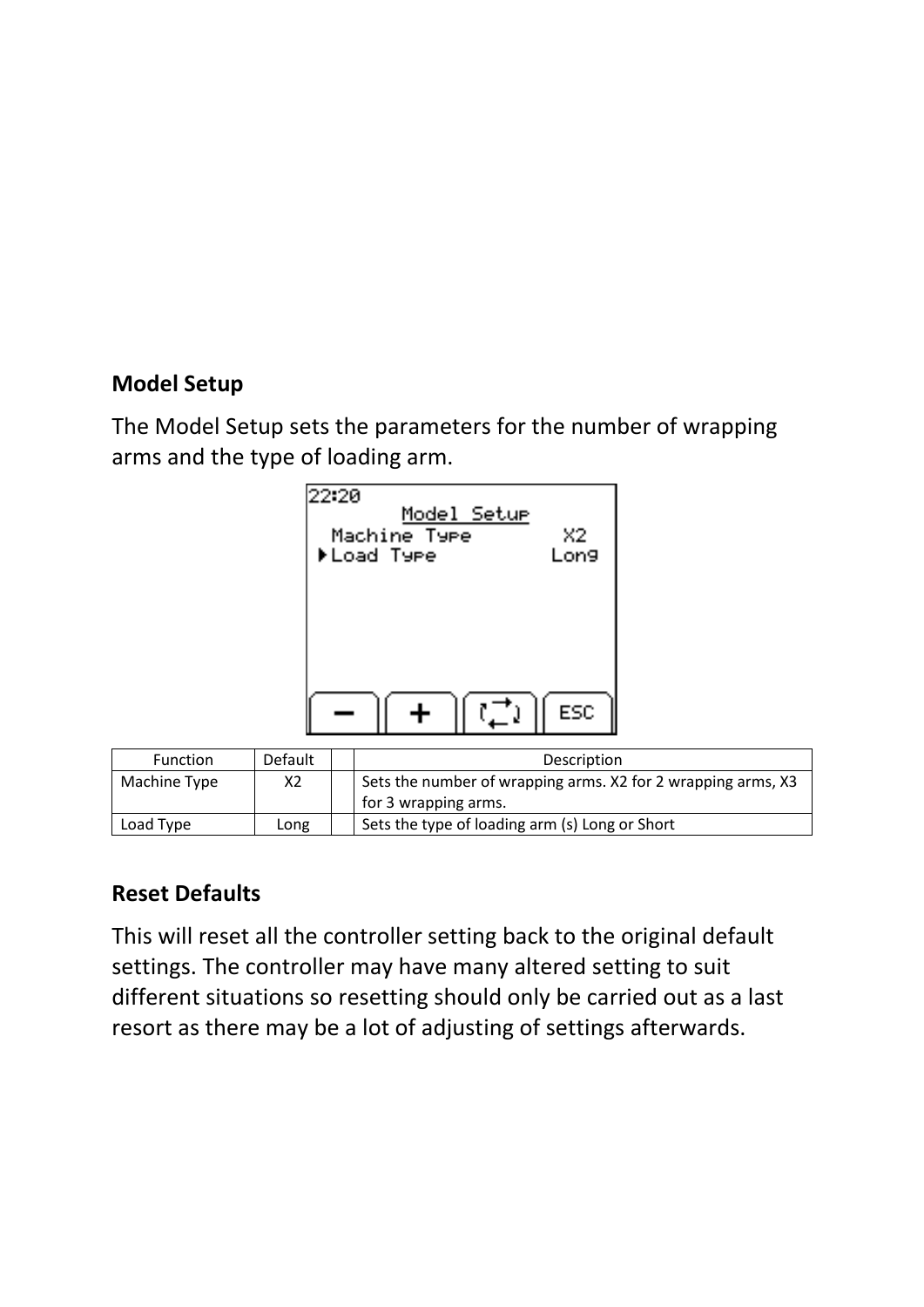

# **Warning Displays**







#### OVER SPEED

Warning appears if wrapper RPM exceeds 'RPM Alarm' setting. RPM alarm is set in Technician/Wrap Setup. Default setting 35RPM

#### FILM BREAK

If the software detects that only 1-dispenser is applying film this warning will appear. Pressing S4 will cancel the warning but the wrapping sequence will continue in 1-dispenser mode.

#### FILM BREAK

This warning appears if the software detects that both film dispensers have broken. The wrapper comes to a controlled stop. Pressing S4 cancels the warning but the wrapper should still come to a controlled stop.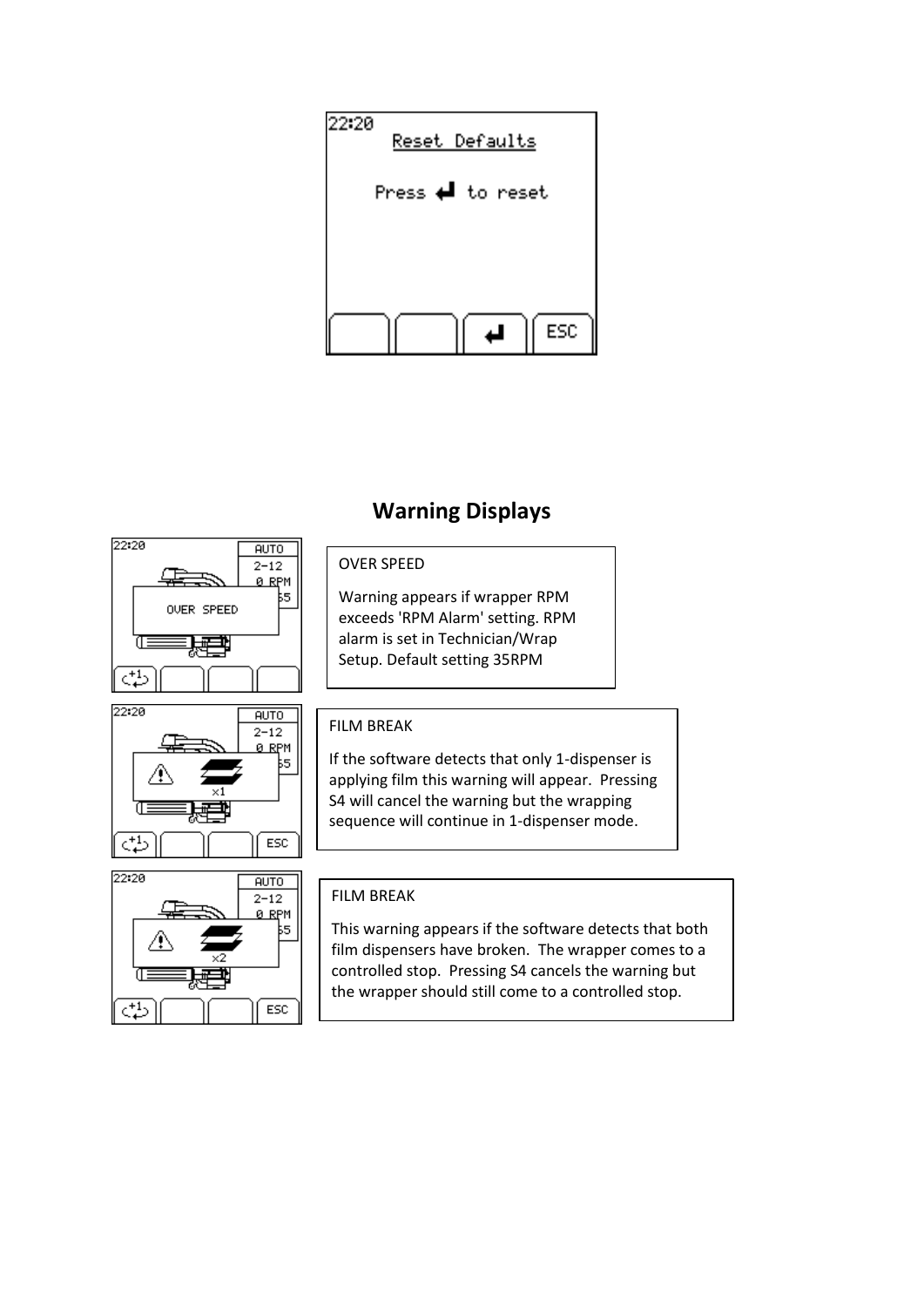

#### LOW VOLTAGE

Warning appears if the supply voltage is low, below 10.5V.

RESET SAFETY

Warning appears if safety arms trips during wrapping. Outputs switch off and wrapping stops.





#### DISPENSER POSITON

Warning appears if 'Park Posn. Check' is set to Yes, and arm is not in park position when L3 is pressed to unload a bale or R3 is to load the bale.